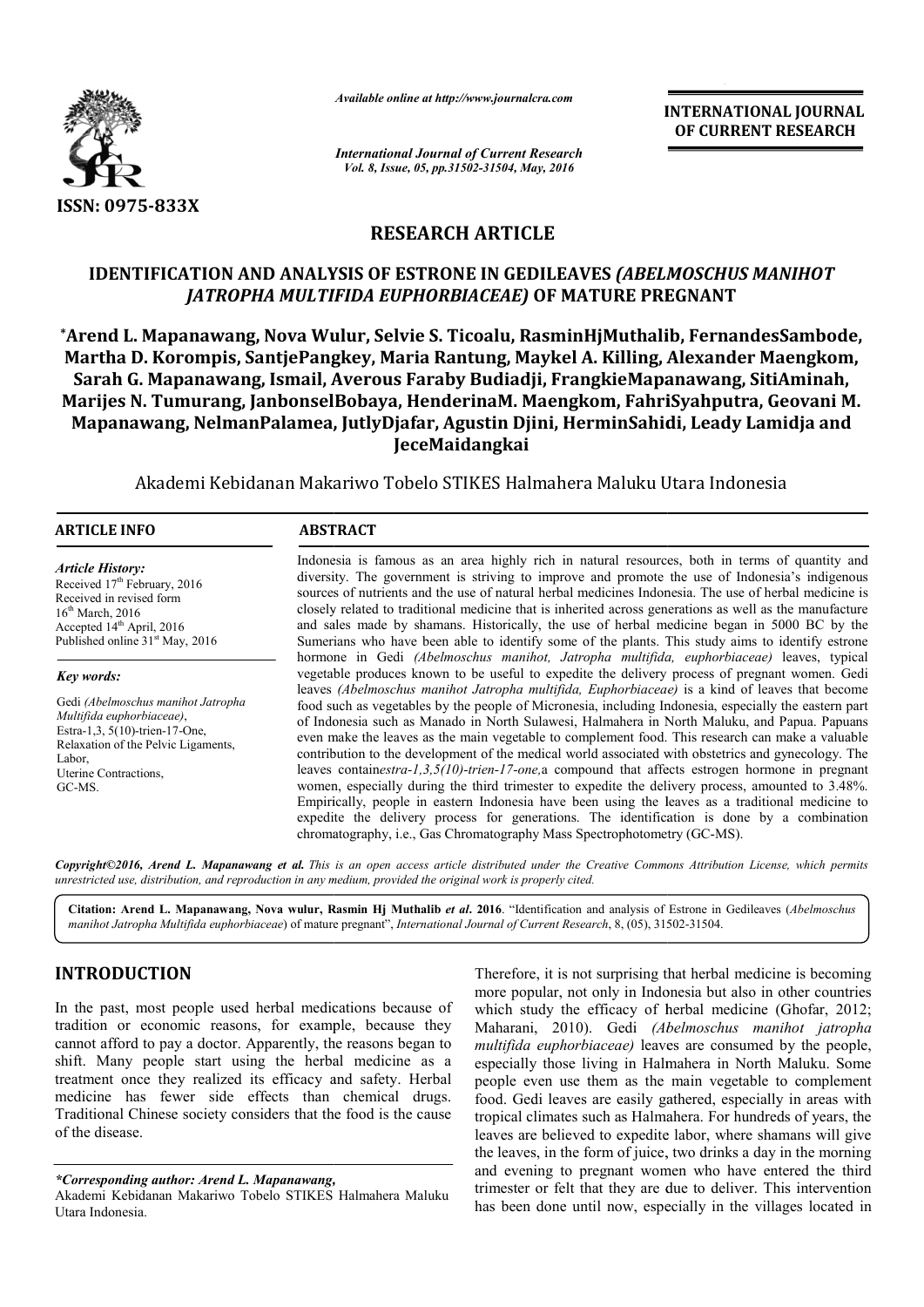Halmahera (Mapanawang, 2016). Besides given to pregnant women, Gedi leaves juice is also given to those who suffer from constipation. With that background, this study aims to identify the active substance content in Gedi leaves. Active substance that is found among others isestrone (estra-1,3,5 (10)-trien-17-one), which reached 3.48% by means of GCMS  $(4)$ .

# **MATERIALS AND METHODS**

Gedi leaves dried with a heater

## **Tools**

Technologies 7890 Gas Chromatograph With Auto sampler and 5975 Mass selective detector and Chemstation data system ionization mode electron impact, energy electron 70 eV, Column : Hp ultra2. Capilary column, length (m) 30 x 0,25 (mm). ID x 0,25 (um) film thickness.

Oven temperature: initial temperature at 70 C hold for a minute, rising at 3 C/mm to 150 C held for one minute and finally rising 20 C/mm to 280 C hold for 26 minutes.

Injection port temperature :  $250^{\circ}$  C, ion source temperature":  $230^0$ C, interface temperature :  $280^0$ C, Quadrupole temperature :  $140^{\circ}$ C : Carries gas : helium, column mode : Constant flow, Flow column :  $0.9$  u L/ menit, imjection volume : 5 ul, split : 8;1 and method file : Balitro.

## **Procedures**

Leaves samples are dried in the oven for approximately 3 days or until completely dry. Once dry, puree them in a blender until they are completely smooth and then macerate them with ethanol p.a for approximately five days. Then, with a 10 ml pipette, Gediextract is inserted into the tube and then dried at 60° C for one hour. Once dry, dissolve it again with the remaining extract of 200 ml, and then injected into the GC-MS by producing extracts such as RT 39.38. Quality 93, the compound estra-1,3,5 (10)-trien-17-one,  $3,15$  bis [(trimethysilyl) oyy[- (15. alpha) or another estronename with a content of 3.48% (Marimbi, 2010).

## **RESULTS AND DISCUSSION**

Estrogen stimulates the uterus and breast enlargement and growth of the mammary gland. This hormone also causes enlargement of the external female genitalia and a variety of pelvic ligament relaxation so as to facilitate the fetus in the uterus (Prawirahardjo, 2009). Gedi *(Abelmoschus manihot Jatropha multifida Euphorbiaceae)* leaf identification results showed that the leaves containestrone as much as 3.48%. Since long ago, Micronesia people have used the leaves not only to cure diseases such as diarrhea and dysentery, but also to facilitate and expedite giving birth. Gedi leaf contains ethanol extract that possesses anti-convulsive and anti-depressants properties. The leaf itself is a sedative agent to fight pain. Over generations, the estronesubstance contained in the leaves has been known to stimulate the uterus and affect the pelvic

ligaments so as to facilitate delivery (Ghofar, 2012; Prawirahardjo, 2009). **Contents**

Alkaloids, Tannins, Saponins, Flavonoids, Serotonin, Vitamin A, Vitamin C

## **Benefits**

Strengthening body issues, preventing miscarriage, facilitating delivery, controlling fertility, increasing milk production, reducing oxidation in pregnant women, maintaining dental care of pregnant women, treating constipation in pregnant women, treating anemia in pregnant women, eliminating urinary disorders in pregnant women, helping improve mood of pregnant women, treating ulcers in pregnant women, causing hiperprigamentasi, lowering blood pressure, preventing bone loss, healing wound, helping sleep in pregnant women, improving maternal care disorders, anti-inflammatory, preventing heart disease, and lowering cholesterol (3). Gedi *(Abelmoschus manihot Jatropha multifida Euphorbiaceae)* leaves have high antioxidant content that are useful as anti free-radicals and cure diseases, especially in eastern Indonesia. STIKES Halmahera is currently conducting research on Gedi leaves that are beneficial to health (Mapanawang, 2016; Prawirahardjo, 2009).

Estrone benefits to pregnant women need to be considered. Estrone role in improving uterus contraction and pelvic ligament relaxation, internal and external genital organs, thus simplifying the delivery process is a novelty in the field of obstetrics and gynecology especially estrone substance derived from Gedileaves. The results provide a great benefit especially in development by pharmaceutical herbal production and development of knowledge, especially in the field of obstetrics and gynecology and herbal medicines as well as the development of medicine and nursing (Prawirahardjo, 2009; ttp://manfaat.co.id/26-manfaat-daun-gedi-bagi-kesehatan).

Gedi *(Abelmoschus manihot jatropha multifida euphorbiaceae)* is a tropical plant. The results of the study, foundflavonoid in Gedi leaves extracted with ethanol. Pine et al (2011) reported that 96% ethanol extract contained flavonoids as much as 41.56%. Taroreh found that the sequence of hexane – acetone – methanol resulted in the  $IC_{50}$  value of 42.83  $\mu$ g/ml, and research by Pine et al. (2011) on the Gedileaves of 0.575 to 1496 µg/ml (Hillisch, 2004; Taroreh, 2015). Empirical experience demonstrates that Gedi leaves can be used to treat diarrhea and appendicitis and to facilitate giving birth. Gedi leaves are used to treat diseases such as kidney, ulcers, and high cholesterol. In Papua, the leaves are often used as postpartum medication and are believed to increase the production of breast milk of nursing mothers (Prawirahardjo, 2009; Prawirahardjo, 2009; Assagaf, 2013)

Estrogen is a generic term for estrus-producing compounds; the female sex hormones, which include Estrone (E1), Estradiol (E2), and Estriol (E3).Estrogen is considered to be the "female" hormone, whereas testosterone is considered the "male" hormone. However, both hormones are present in both sexes. Estrogen hormones play an essential role in the growth and development of female secondary sexual characteristics